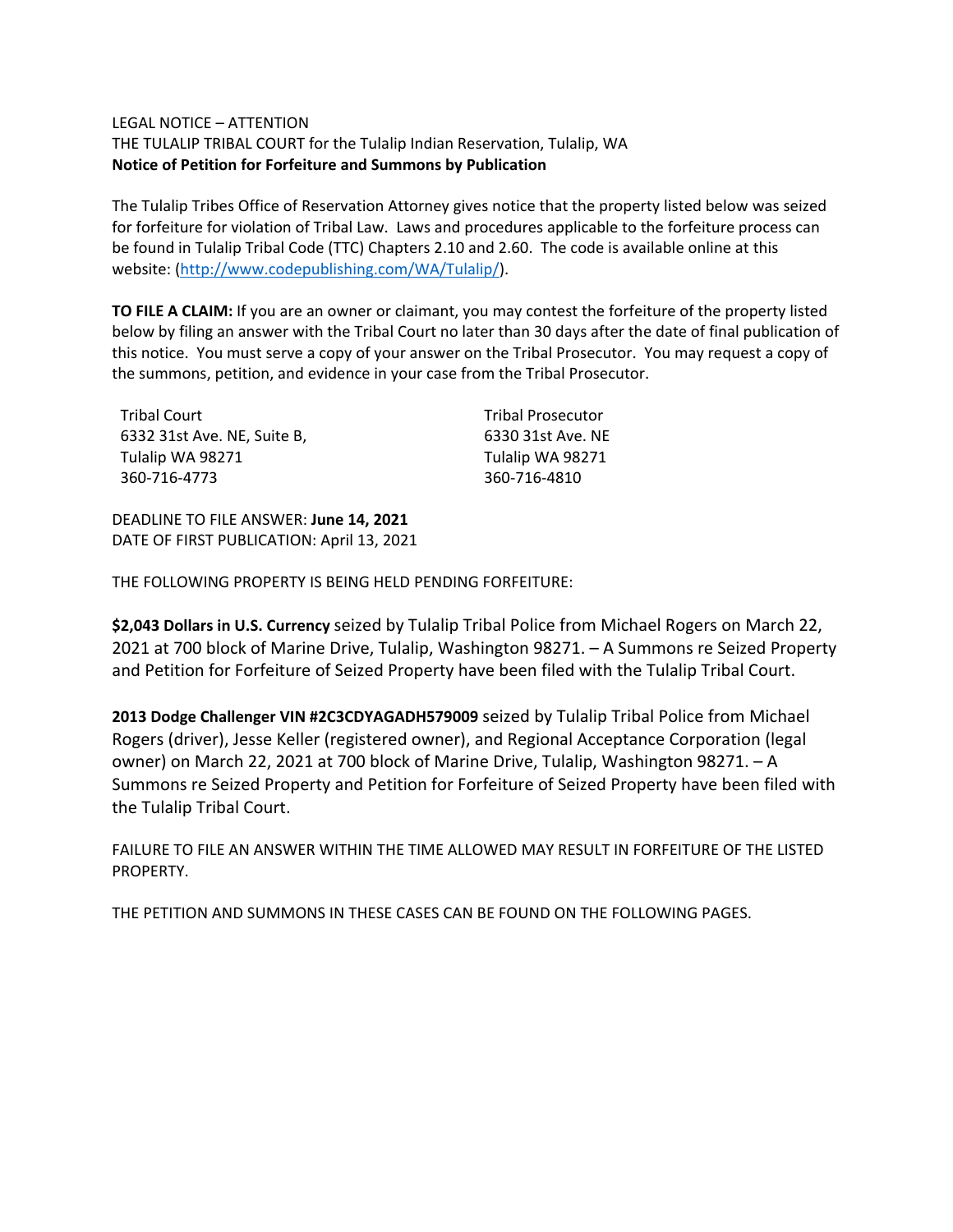|                               |                                                                                                      | 2021 APR -8 PM 1:23                                                                     |
|-------------------------------|------------------------------------------------------------------------------------------------------|-----------------------------------------------------------------------------------------|
|                               |                                                                                                      | TULAUS TRIBAL CUINT                                                                     |
| 1<br>$\overline{2}$           |                                                                                                      | $C1 - 240$                                                                              |
| 3                             | IN THE TULALIP TRIBAL COURT<br>FOR THE TULALIP INDIAN RESERVATION                                    |                                                                                         |
|                               | <b>TULALIP, WASHINGTON</b>                                                                           |                                                                                         |
| $\overline{\mathcal{A}}$<br>5 | IN REM THE FORFEITURE OF:                                                                            | NO. TUL-CV-FO-2021-0171                                                                 |
| 6                             | 2013 DODGE CHALLENGER                                                                                | <b>SUMMONS RE SEIZED PROPERTY</b>                                                       |
| 7                             | VIN #2C3CDYAGADH579009                                                                               |                                                                                         |
|                               |                                                                                                      | TPD Incident No.<br>21-0719<br>Primary Officer<br>J. Wilcox                             |
| 8<br>9                        |                                                                                                      | (Clerk's Action Required)                                                               |
| 10                            | TO:                                                                                                  |                                                                                         |
| 11                            | Michael Rogers<br>28000 NE 142 <sup>nd</sup> Place, #140<br>Duvall, WA 98019                         | Jesse Keller<br>22607 73rd Place West                                                   |
| 12                            |                                                                                                      | Mountlake Terrace, WA 98043                                                             |
| 13                            | Regional Acceptance Corporation<br>P.O. Box 277760<br>Sacramento, CA 95827                           |                                                                                         |
| 14                            |                                                                                                      |                                                                                         |
| 15                            |                                                                                                      | YOU ARE HEREBY NOTIFIED that the Tulalip Tribes, Plaintiff, by and through its          |
| 16                            | prosecuting authority, has filed a petition with the Court that seeks to have forfeited, to the      |                                                                                         |
| 17                            | benefit of the Tribes, certain property that you allegedly own, claim, or have an interest.          |                                                                                         |
| 18                            |                                                                                                      | Pursuant to Chapter 2.60.070§(4)(a), of the Tulalip Tribes Code of Law, you have thirty |
| 19                            | (30) days after you have been served the petition and this summons to file with the Court a          |                                                                                         |
| 20                            | response to the allegations described in the petition. No extension of the time for filing the       |                                                                                         |
| 21                            | response may be granted. Failure to respond within 30 days may bar you from presenting               |                                                                                         |
| 22                            | evidence at any later evidentiary hearing regarding the seized property. Further, if no response     |                                                                                         |
| 23                            | is filed within 30 days after service of the petition and summons, the Court, upon motion of the     |                                                                                         |
| 24                            | Tribes, shall order the property forfeited to the Tribes.                                            |                                                                                         |
| 25                            |                                                                                                      | Chapter 2.60.070§(4)(b) governs responses to forfeiture petitions. The Clerk's Office   |
| 26                            | does not provide legal advice. It is your responsibility to familiarize yourself with the applicable |                                                                                         |

 $\,1$ 

 $\sim$  -  $\sim$ 

 $\mathbf{I}$  $\mathbf{I}$ J,

 $\bar{\phantom{a}}$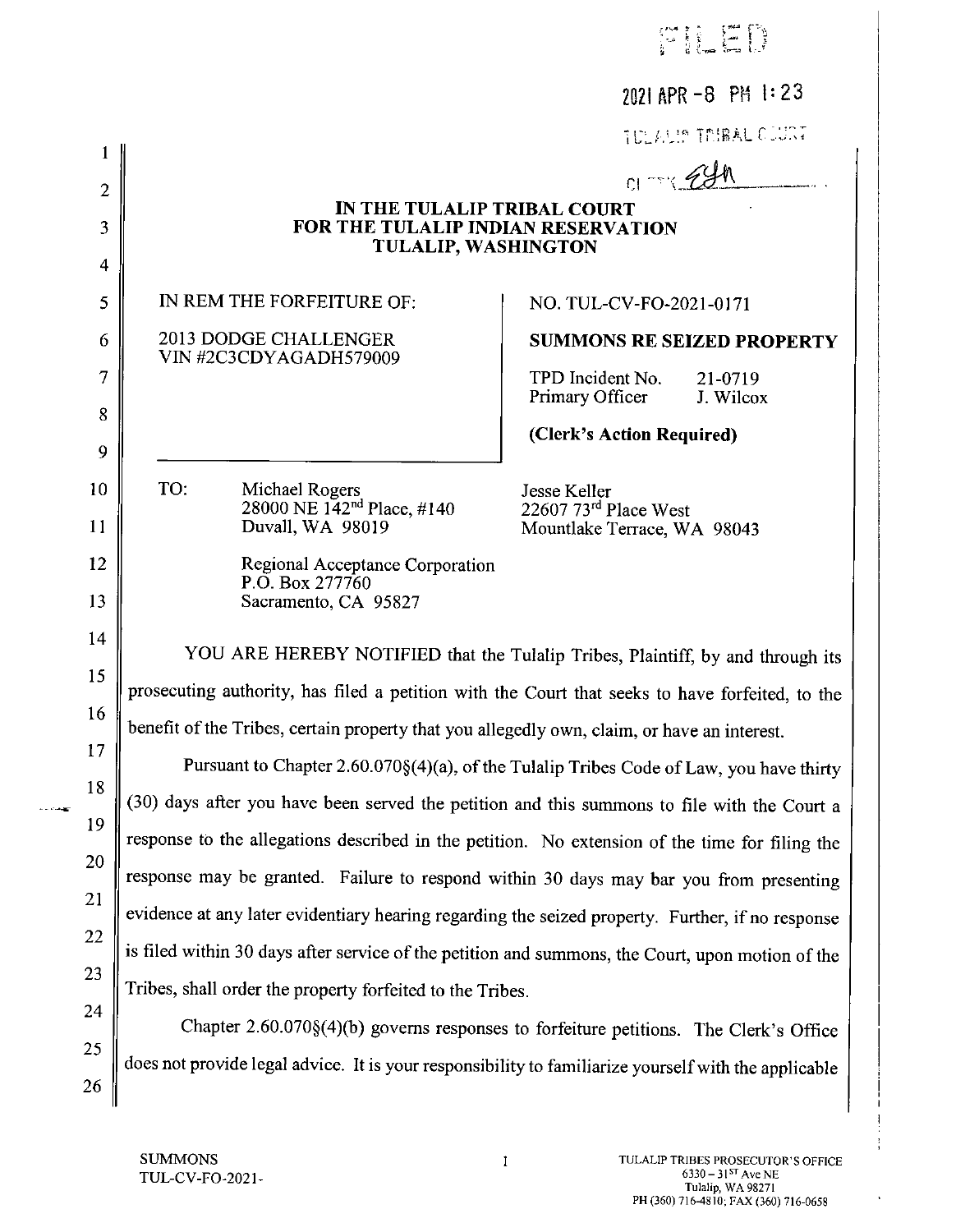| $\mathbf{1}$            | Clerk's<br>Office<br>law—which<br>available<br>from<br>on-line<br>tribal<br>is<br>the<br>and<br>at: |
|-------------------------|-----------------------------------------------------------------------------------------------------|
| $\overline{2}$          | http://www.codepublishing.com/WA/Tulalip/                                                           |
| $\overline{\mathbf{3}}$ | Your response must be mailed to, or personally filed with, the Clerk's Office at 6332-              |
| $\overline{\mathbf{4}}$ | 31 <sup>st</sup> Ave NE, Suite B, Tulalip WA 98271.                                                 |
| 5                       | Questions regarding the petition should be addressed to the Tulalip Tribes Prosecutor's             |
| 6                       | Office at 360-716-4810, not to the Clerk's Office.                                                  |
| 7                       |                                                                                                     |
| 8                       | day of April, 2021.<br>DATED this $\frac{6}{3}$                                                     |
| 9                       |                                                                                                     |
| $10\,$                  | OURT                                                                                                |
| 11                      |                                                                                                     |
| 12                      |                                                                                                     |
| 13                      |                                                                                                     |
| 14                      |                                                                                                     |
| 15                      |                                                                                                     |
| 16                      |                                                                                                     |
| 17                      |                                                                                                     |
| 18                      |                                                                                                     |
| 19                      |                                                                                                     |
| <b>20</b>               |                                                                                                     |
| 21                      |                                                                                                     |
| $\overline{22}$         |                                                                                                     |
| $\overline{23}$         |                                                                                                     |
| $\overline{24}$         |                                                                                                     |
| 25                      |                                                                                                     |
| $\overline{26}$         |                                                                                                     |

**SUMMONS** TUL-CV-FO-2021-

L,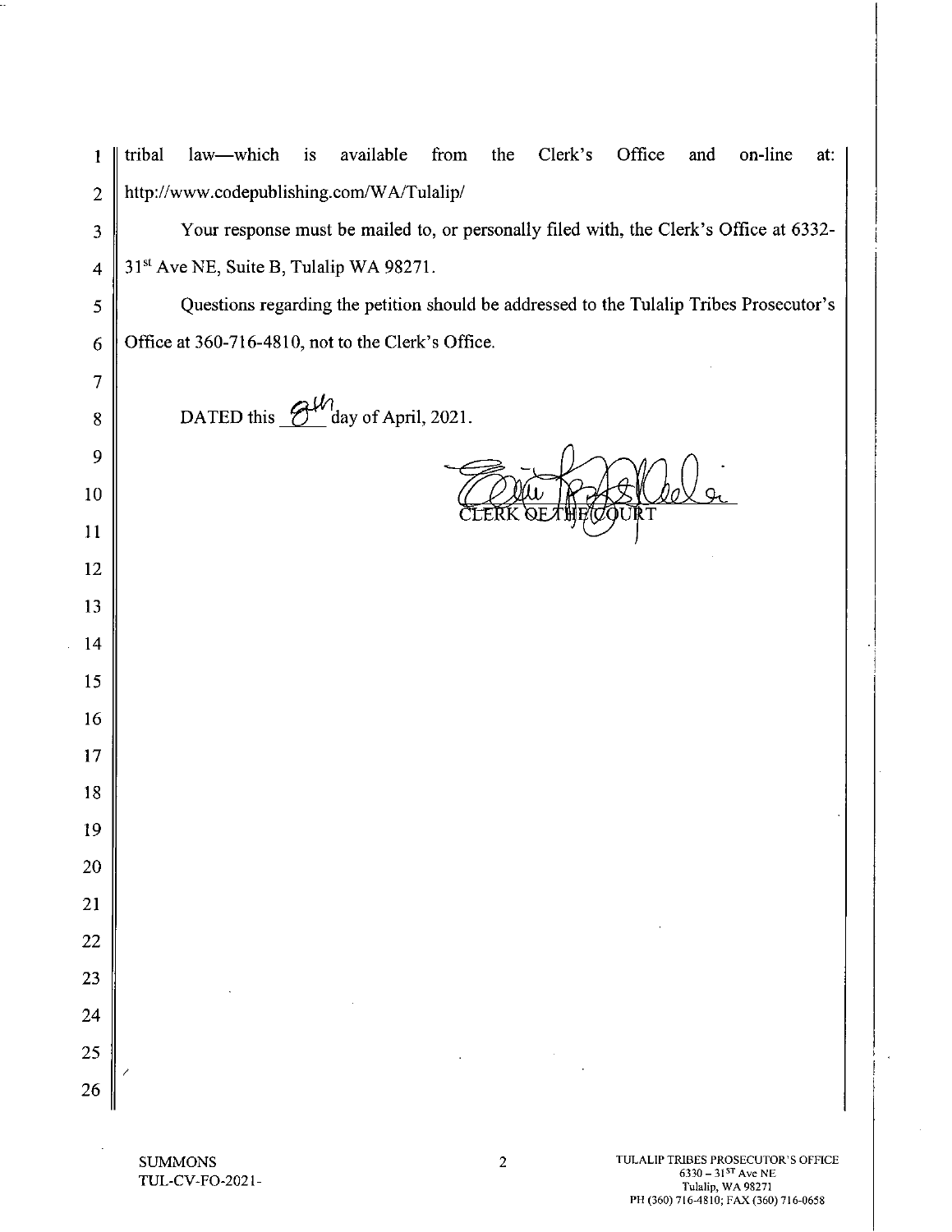**Filed EL Tulalip Tribal Court 04/08/2021 1:22:29 PM** 

# IN THE TULALIP TRIBAL COURT FOR THE TULALIP INDIAN RESERVATION TULALIP, WASHINGTON

IN REM THE FORFEITURE OF: 2013 DODGE CHALLENGER VIN #2C3CDYAGADH579009

# NO. TUL-CV-FO-2021-0171

### PETITION FOR FORFEITURE OF **SEIZED PROPERTY**

TPD Incident No. 21-0719 Primary Officer J. Wilcox

COMES NOW the Tulalip Tribes, Plaintiff, by and through its prosecuting authority, to petition the Court to institute proceedings for the forfeiture of the property described in section I, below. The Court has subject matter jurisdiction over these proceedings, and this Petition is made pursuant to, Chapter 2.60 of the Tulalip Tribes Code of Law.

15

 $\mathbf{1}$ 

 $\overline{2}$ 

3

4

5

6

 $\overline{7}$ 

8

9

10

11

12

13

14

16

17

18

19

20

21

22

23

24

25

26

## **SUBJECT PROPERTY**

L.

As described in detail in Tulalip Police Incident Report #21-0719, which is on file with the Tulalip Tribal Court under this cause number, on or about the 22<sup>nd</sup> day of March, 2021, Tulalip Tribal Police (TPD) seized a 2013 Dodge Challenger & VIN #2C3CDYAGADH579009 from Michael Rogers (driver) in the vicinity of 700 block of Marine Drive, Tulalip, Washington in connection with narcotics trafficking on the Tulalip Reservation.

#### II. **AUTHORITY**

Because the Subject Vehicle was used or was intended to be used to facilitate the transportation, sale, receipt, possession, or concealment of a controlled substance, listed chemical, or proceeds from the sale of a controlled substance in violation of Tulalip Law, it is subject to forfeiture pursuant to Tulalip Tribal Code 2.60.020§(5).

PETITION FOR FORFEITURE OF **SEIZED PROPERTY** TUL-CV-FO-2021-

 $\mathbf{1}$